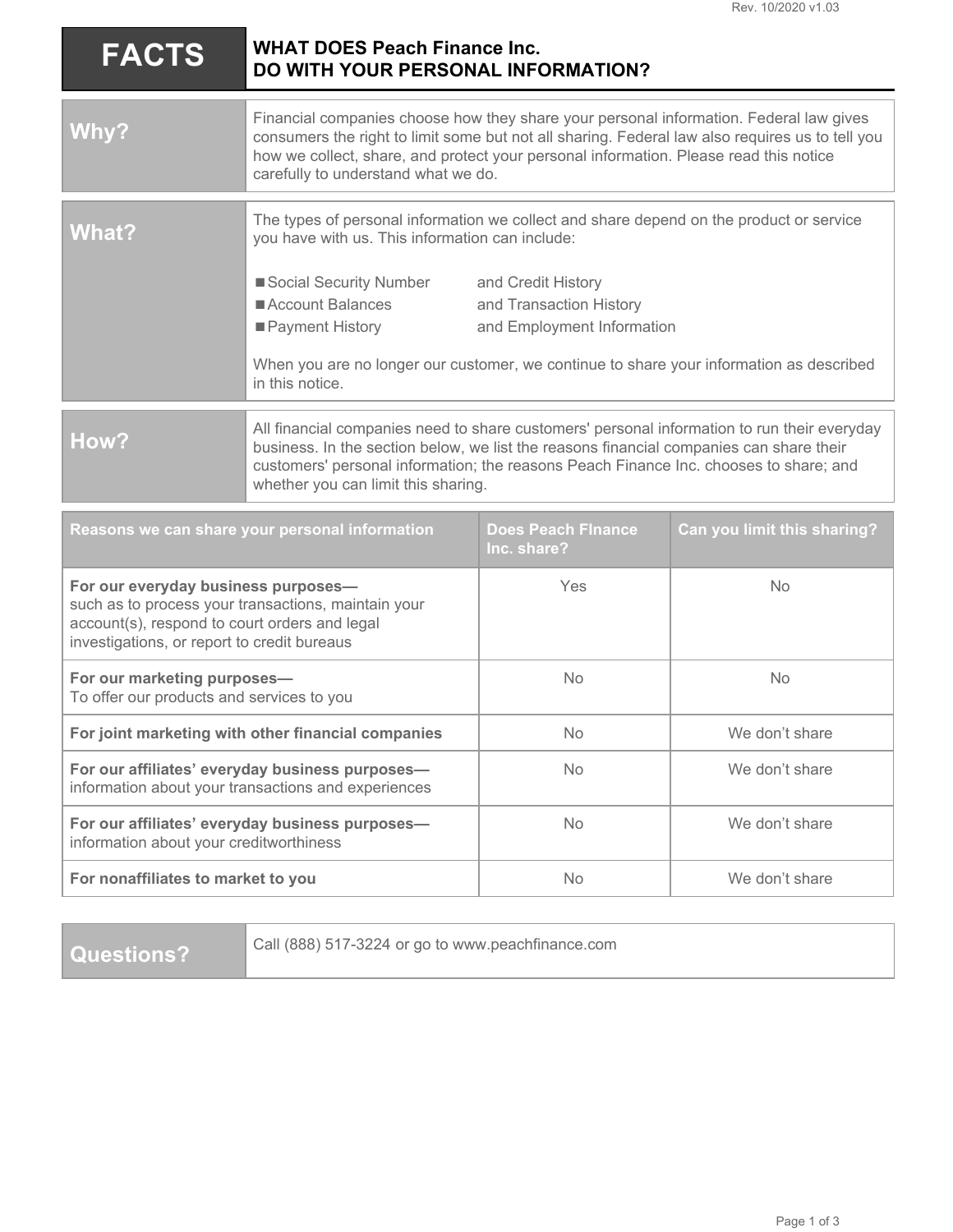| Who we are                                                      |                                                                                                                                                                                                                                                                                                                                                                                                       |  |  |
|-----------------------------------------------------------------|-------------------------------------------------------------------------------------------------------------------------------------------------------------------------------------------------------------------------------------------------------------------------------------------------------------------------------------------------------------------------------------------------------|--|--|
| Who is providing this notice?                                   | Peach Finance Inc.                                                                                                                                                                                                                                                                                                                                                                                    |  |  |
| What we do                                                      |                                                                                                                                                                                                                                                                                                                                                                                                       |  |  |
| How does Peach Finance Inc. protect my<br>personal information? | To protect your personal information from unauthorized access and<br>use, we use security measures that comply with federal law. These<br>measures include computer safeguards and secured files and<br>buildings.                                                                                                                                                                                    |  |  |
| How does Peach Finance Inc. collect my<br>personal information? | We collect your personal information, for example, when you<br>pay your bills or use your credit or debit card<br>pay by check or provide employment information<br>give your income information<br>We also collect personal information from others, including credit<br>bureaus, affiliates and other companies.                                                                                    |  |  |
| Why can't I limit all sharing?                                  | Federal law gives you the right to limit only<br>sharing for affiliates' everyday business purposes-information<br>about your creditworthiness<br>affiliates from using your information to market to you<br>sharing for nonaffiliates to market to you<br>State laws and individual companies may give you additional rights to<br>limit sharing. See below for more on your rights under state law. |  |  |
| <b>Definitions</b>                                              |                                                                                                                                                                                                                                                                                                                                                                                                       |  |  |
| <b>Affiliates</b>                                               | Companies related by common ownership or control. They can be<br>financial and nonfinancial companies.                                                                                                                                                                                                                                                                                                |  |  |
| <b>Nonaffiliates</b>                                            | Companies not related by common ownership or control. They can be<br>financial and nonfinancial companies.<br>Peach Finance Inc. does not share with nonaffiliates to so they can<br>market to you.                                                                                                                                                                                                   |  |  |
| Joint marketing                                                 | A formal agreement between nonaffiliated financial companies that<br>together market financial products or services to you.<br>Peach Finance Inc. doesn't jointly market.                                                                                                                                                                                                                             |  |  |
| <b>Other important information</b>                              |                                                                                                                                                                                                                                                                                                                                                                                                       |  |  |